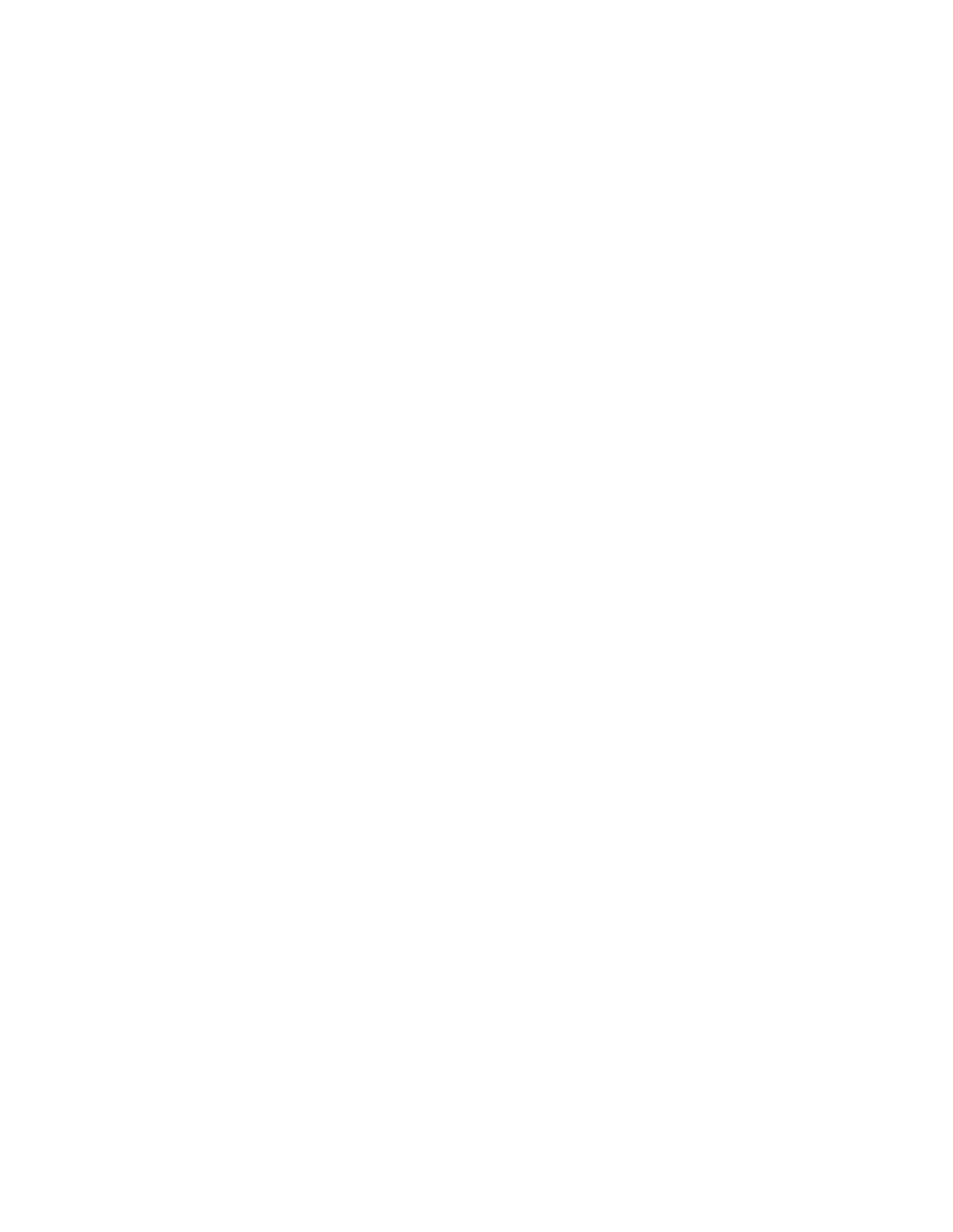| <b>Title:</b>        | Rainwater and Land Development: Ohio's Standards for Stormwater<br>Management, Land Development and Urban Stream Protection                                                                                                                                                                                                                                                                                                                                                                                                                                                                                                                                                                                                  |  |  |  |
|----------------------|------------------------------------------------------------------------------------------------------------------------------------------------------------------------------------------------------------------------------------------------------------------------------------------------------------------------------------------------------------------------------------------------------------------------------------------------------------------------------------------------------------------------------------------------------------------------------------------------------------------------------------------------------------------------------------------------------------------------------|--|--|--|
| Date:                | December 2006 (Entire edition; additions & updates have occurred<br>since that date.)                                                                                                                                                                                                                                                                                                                                                                                                                                                                                                                                                                                                                                        |  |  |  |
| Prepared by:         | John Mathews<br>Ohio Department of Natural Resources, Division of Soil and Water<br>Conservation                                                                                                                                                                                                                                                                                                                                                                                                                                                                                                                                                                                                                             |  |  |  |
| In cooperation with: |                                                                                                                                                                                                                                                                                                                                                                                                                                                                                                                                                                                                                                                                                                                              |  |  |  |
|                      | <b>Natural Resources Conservation Service</b>                                                                                                                                                                                                                                                                                                                                                                                                                                                                                                                                                                                                                                                                                |  |  |  |
|                      | United States Department of Agriculture<br>200 N. High St., Room 522<br>Columbus, Ohio 43215<br>$(614)$ 255-2472                                                                                                                                                                                                                                                                                                                                                                                                                                                                                                                                                                                                             |  |  |  |
|                      | Ohio Environmental Protection Agency<br>Division of Surface Water<br>122 South Front Street, PO Box 1049<br>Columbus, Ohio 43216-1049<br>$(614) 644 - 2001$                                                                                                                                                                                                                                                                                                                                                                                                                                                                                                                                                                  |  |  |  |
| <b>Abstract:</b>     | Stream systems, including their corridors, and wetland resources are<br>vital environmental features and are extremely sensitive to urbanization.<br>The intent of this book is to allow development to occur while minimiz-<br>ing the impact on water resources, especially streams.                                                                                                                                                                                                                                                                                                                                                                                                                                       |  |  |  |
|                      | This book defines Ohio's standards and specifications for stormwater<br>practices implemented during land development. It is an update of the<br>previous Rainwater and Land Development book completed in January<br>1996. The target audience is that group of professionals involved in the<br>design and implementation of development projects.                                                                                                                                                                                                                                                                                                                                                                         |  |  |  |
|                      | This book aims to integrate water resource protection into development<br>site planning in order to maintain or improve stream integrity. Early<br>chapters discuss practices and strategies for protecting streams and<br>wetlands, treating stormwater pollutants, rehabilitating streams and<br>establishing permanent runoff controls. The latter portion of the book<br>includes chapters regarding construction-phase practices, including<br>standards and specifications for sediment control, temporary runoff<br>control, soil stabilization and control of pollutants other than sediment.<br>Appendixes offer further information regarding stormwater design<br>examples, permits, helpful contacts, and soils. |  |  |  |
| <b>For Copies:</b>   | <b>ODNR</b> Division of Soil and Water Conservation<br>2045 Morse Road<br>Building B-3<br>Columbus, Ohio 43229-6693                                                                                                                                                                                                                                                                                                                                                                                                                                                                                                                                                                                                          |  |  |  |
|                      | Telephone: (614) 265-6610<br>Fax: (614) 262-2064                                                                                                                                                                                                                                                                                                                                                                                                                                                                                                                                                                                                                                                                             |  |  |  |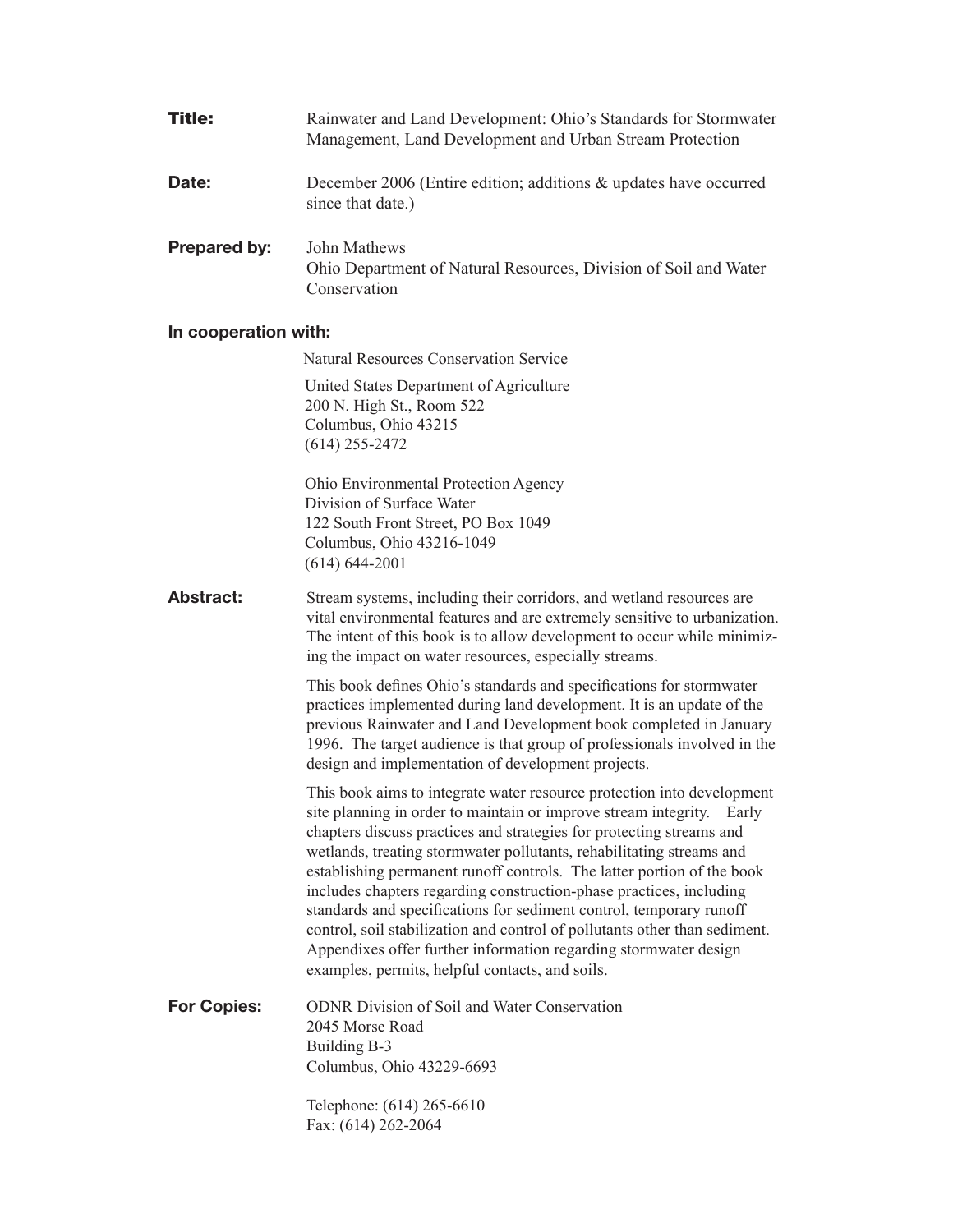## **CONTENTS**

| <b>Preface</b>       |                                                           |  |
|----------------------|-----------------------------------------------------------|--|
| <b>Chapter 1</b>     | Selecting Stormwater Management Practices for Development |  |
|                      |                                                           |  |
|                      |                                                           |  |
| <b>Chapter 2</b>     | <b>Post-Construction Stormwater Practices</b>             |  |
|                      | <b>Management Practices</b>                               |  |
|                      |                                                           |  |
|                      |                                                           |  |
|                      |                                                           |  |
|                      |                                                           |  |
|                      |                                                           |  |
|                      | <b>Structural Practices</b>                               |  |
|                      |                                                           |  |
|                      |                                                           |  |
|                      |                                                           |  |
|                      |                                                           |  |
|                      |                                                           |  |
|                      |                                                           |  |
| <b>Chapter 4</b>     | Permanent Runoff Control                                  |  |
|                      |                                                           |  |
|                      |                                                           |  |
| <b>Chapter 5</b>     | Temporary Runoff Control                                  |  |
|                      |                                                           |  |
|                      |                                                           |  |
|                      |                                                           |  |
|                      |                                                           |  |
|                      |                                                           |  |
|                      |                                                           |  |
|                      | De-Watering Measures. (page numbering updated 3-3-14) 33  |  |
| Chapter <sub>6</sub> | <b>Sediment Control</b>                                   |  |
|                      |                                                           |  |
|                      |                                                           |  |
|                      |                                                           |  |
|                      |                                                           |  |
|                      |                                                           |  |
|                      |                                                           |  |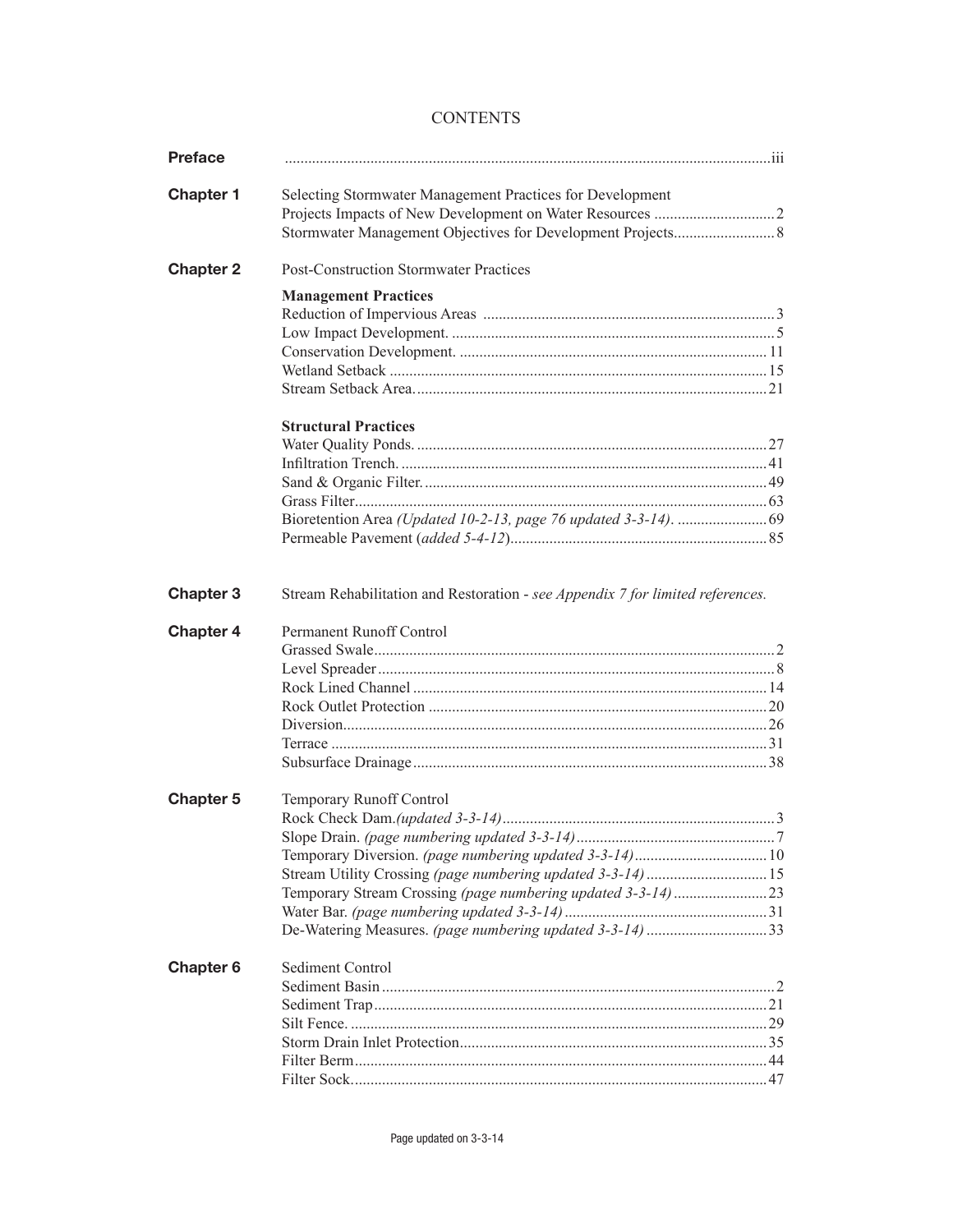| <b>Chapter 7</b>   | Soil Stabilization                                                                                                                                                                                                                                                                                                                                                                                                                                                                                                                                                                              |  |
|--------------------|-------------------------------------------------------------------------------------------------------------------------------------------------------------------------------------------------------------------------------------------------------------------------------------------------------------------------------------------------------------------------------------------------------------------------------------------------------------------------------------------------------------------------------------------------------------------------------------------------|--|
|                    |                                                                                                                                                                                                                                                                                                                                                                                                                                                                                                                                                                                                 |  |
|                    |                                                                                                                                                                                                                                                                                                                                                                                                                                                                                                                                                                                                 |  |
|                    |                                                                                                                                                                                                                                                                                                                                                                                                                                                                                                                                                                                                 |  |
|                    |                                                                                                                                                                                                                                                                                                                                                                                                                                                                                                                                                                                                 |  |
|                    |                                                                                                                                                                                                                                                                                                                                                                                                                                                                                                                                                                                                 |  |
|                    |                                                                                                                                                                                                                                                                                                                                                                                                                                                                                                                                                                                                 |  |
|                    |                                                                                                                                                                                                                                                                                                                                                                                                                                                                                                                                                                                                 |  |
|                    |                                                                                                                                                                                                                                                                                                                                                                                                                                                                                                                                                                                                 |  |
|                    |                                                                                                                                                                                                                                                                                                                                                                                                                                                                                                                                                                                                 |  |
|                    |                                                                                                                                                                                                                                                                                                                                                                                                                                                                                                                                                                                                 |  |
|                    |                                                                                                                                                                                                                                                                                                                                                                                                                                                                                                                                                                                                 |  |
|                    |                                                                                                                                                                                                                                                                                                                                                                                                                                                                                                                                                                                                 |  |
|                    | (Erosion Control Matting)                                                                                                                                                                                                                                                                                                                                                                                                                                                                                                                                                                       |  |
|                    |                                                                                                                                                                                                                                                                                                                                                                                                                                                                                                                                                                                                 |  |
|                    |                                                                                                                                                                                                                                                                                                                                                                                                                                                                                                                                                                                                 |  |
| <b>Chapter 8</b>   | Additional Construction Site Pollution Controls & Small Lot<br><b>Building Sites</b>                                                                                                                                                                                                                                                                                                                                                                                                                                                                                                            |  |
|                    |                                                                                                                                                                                                                                                                                                                                                                                                                                                                                                                                                                                                 |  |
|                    |                                                                                                                                                                                                                                                                                                                                                                                                                                                                                                                                                                                                 |  |
| <b>Appendicies</b> |                                                                                                                                                                                                                                                                                                                                                                                                                                                                                                                                                                                                 |  |
|                    | 1. Post Construction Stormwater Design Examples (added 5-4-12)<br>NPDES Permits for Stormwater Discharges from Construction Sites<br>2.<br>3. Development Permitting and Approval Process in Ohio<br>4. Overview of Stream/Wetland Regulations (updated 5-4-12)<br>5. Resource Agencies (updated 11-6-14)<br>Soils with Greatest Potential Use for Infiltration<br>6.<br>7. Planning for Streams<br>8. Glossary<br>9. Adjusting Hydrologic Soil Group for Construction (added 5-4-12)<br>10. Alternative Pre-treatment Options for Dry Extended Detention Ponds<br>$(\text{updated } 11-27-12)$ |  |
|                    | 11. The Critical Storm Method (added 5-4-12)                                                                                                                                                                                                                                                                                                                                                                                                                                                                                                                                                    |  |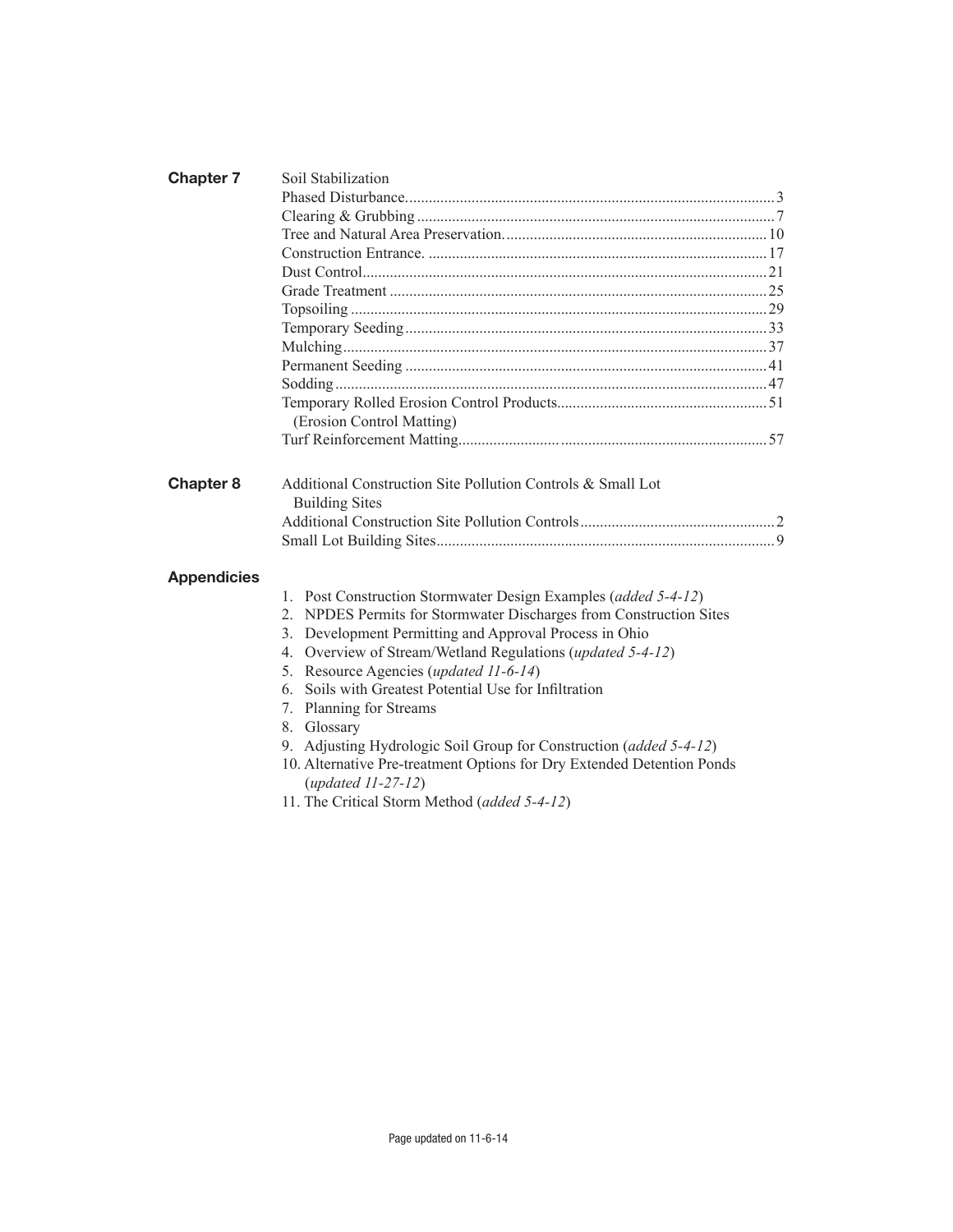We want to acknowledge all of the people who deserve credit for helping prepare this significant improvement to Ohio's *Rainwater and Land Development* manual – they were many.

Initially there were the ODNR Division of Soil and Water Conservation's traditional conservation partners: Ohio's soil and water conservation districts, the Ohio Environmental Protection Agency, the USDA Natural Resources Conservation Service and The Ohio State University Extension. Ultimately, many other individuals, representing the development and consulting industry, and local government became involved. They contributed suggestions, photos and content for this manual. Some helped by participating on a Rainwater and Land Development committee or subcommittee, by writing material or perhaps by reviewing drafts as they were developed. All who have contributed their time and efforts have our sincere thanks for their contributions. And we hope all will remain involved in our work to make further improvements in the future. Finally, from within the ODNR, we thank John Mathews for his leadership.

Damun W. PpuM

Samuel W. Speck, Director David Hanselmann, Chief



David Hanselmann

Ohio Department of Natural Resources Division of Soil and Water Conservation

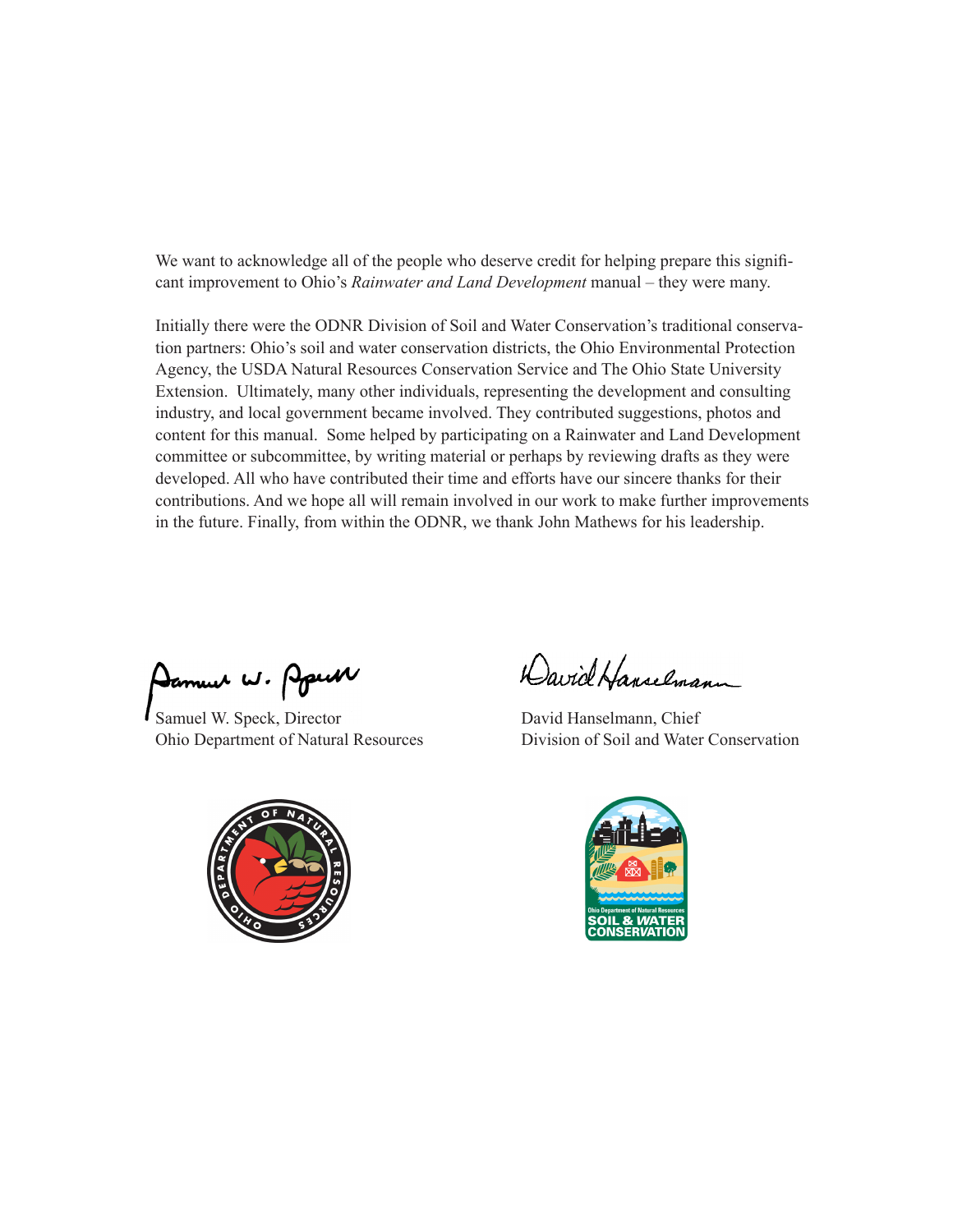### PREFACE

## Rainwater?

When rain falls, runoff supplies and influences Ohio's rivers, creeks and lakes. The land that rainwater encounters and the manner in which it is managed strongly influences the health and integrity of these receiving waters. If we recognize that streams are, in many ways, the most valuable environmental feature of a landscape, how land uses are planned, and how land is developed, becomes critical to continuing the many natural benefits streams provide. The benefits that healthy stream systems provide - water quality services; a natural infrastructure for drainage; a source of biological diversity and environmental productivity - are all diminished if our management of rainwater is inadequate during and after development.

Few activities alter a watershed more or have more potential to permanently lower the quality of streams than urbanization. Historically, the first efforts to offset these impacts focused on strategies controlling peak flow from large, infrequent storm events (i.e., flood control). Concern about the sediment contributed to runoff during construction practices resulted in erosion and sediment control regulations to minimize erosion and capture eroded sediment at construction sites. Experience also showed that historic stormwater controls were not adequately treating runoff.

Urbanization changes watersheds in a multitude of ways, and generic solutions cannot manage all the impacts. Traditional approaches alone fall short of maintaining the integrity of water resources. Success depends on recognizing the characteristics of specific water resources, understanding the relevant impacts, and tailoring a comprehensive array of tools to individual situations. Success requires going beyond a narrow focus on a single problem to undertaking a comprehensive water resource protection strategy. The difference is as great as the difference between rare storms and common rainwater.

### Purpose

This book offers a comprehensive source of general standards that can be implemented as land is being developed to avoid, minimize or compensate for impacts to water resources. These practices range from control of specific pollutants, like sediment generated during construction, to practices that help maintain the natural functions of a healthy stream system.

The practices and terminology in this book generally revolve around the movement and dynamics of water. The terms used here should be consistent with hydrologic or engineering usage. A glossary has been provided at the end of this book for terms that are less common or particular to Ohio situations or programs.

### Intended Audience

This book should prove most useful to site designers as they attempt to maintain the integrity of Ohio's rivers, creeks and lakes. Additionally local officials, agency staff, planners, and the public will find applications not only to individual sites, but also may assist with land use planning and resource management.